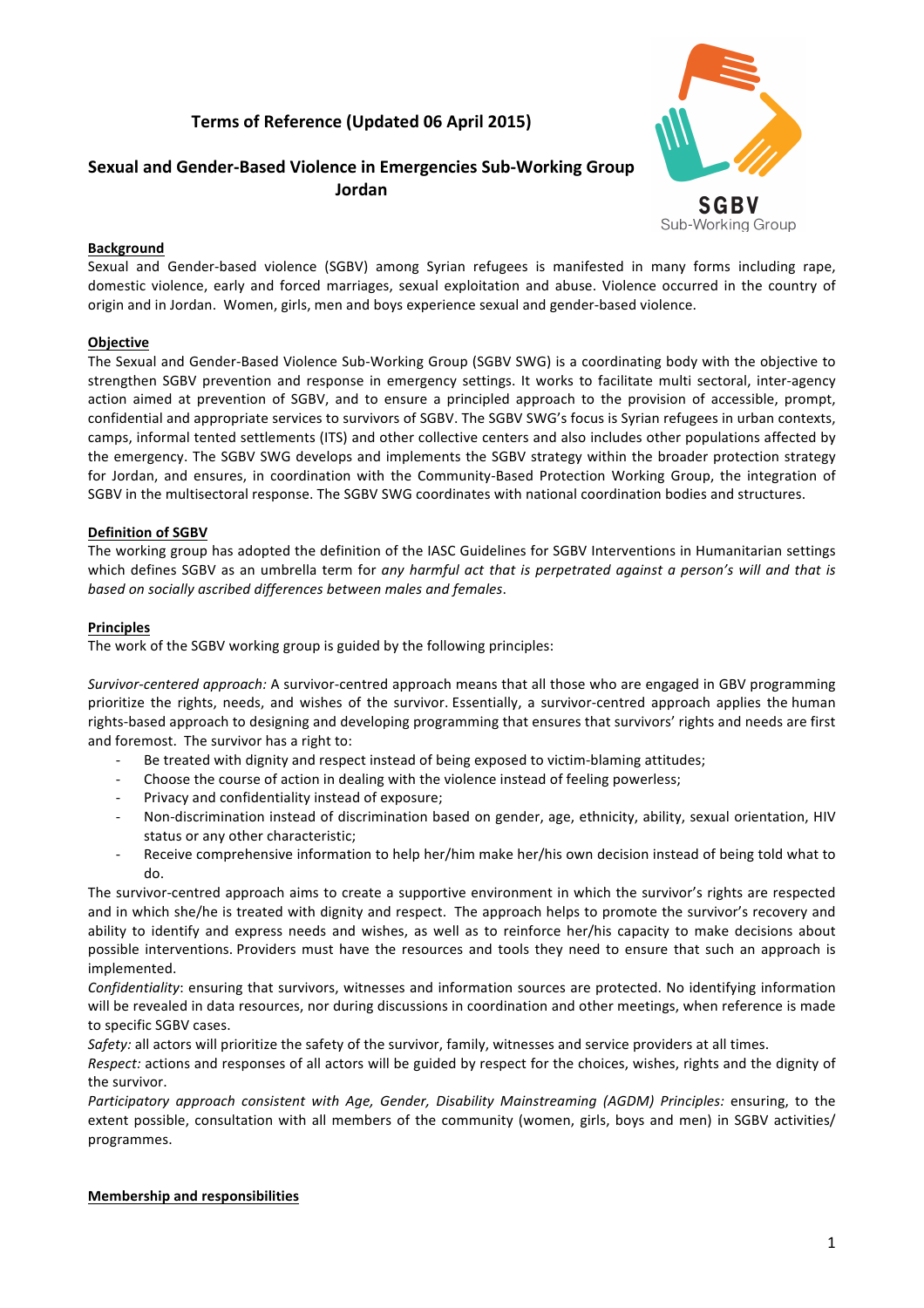The membership of the SGBV SWG is open to all national and international humanitarian organizations, agencies and donors directly working on or funding aspects of SGBV prevention and response in relation to the Syrian Refugee Emergency Response.

UNHCR and UNFPA co-chair the SGBV SWG. The organization co-chairing with UNHCR can be nominated on an annual basis among the SGBV SWG members as appropriate.

Responsibilities of the SWG Members include:

- Appointing a focal point and an alternate for attendance to meeting and managing communication from and to the group (e.g. data request, key advocacy messages);
- Coordinating planning with all other actors to avoid duplication and address gaps including geographical and programmatic gaps;
- Contribute to the implementation of the SGBV Work Plan;
- Regularly attend meetings and share information about activities and the field challenges encountered;
- Actively participate in the tasks of the working group, including leading and or participating in specific activities of the coordination group and developing common tools and approaches;
- Agree to follow guiding principles for ethical SGBV programming;
- New members should submit their membership request to the SGBV SWG coordinators including their organization profile, motivation to join and a complete 4W matrix. Existing members have the responsibilities to communicate to the SGBV coordinators any change that may occur in relation to focal point and/or alternate.

### **Structure of the Sub-Working Group**

The SGBV SWG is a sub-WG of the Protection WG. The Sub-Working Group will meet every other Tuesday. Where necessary to address an urgent matter, extraordinary meetings and ad-hoc task forces may be called by the chairs at the request of members of the Sub-Working Group.

- The Zaatari Field SGBV SWG and other field SGBV SWG that might be established in the future on the basis of need and in relation to the scale up of the response are sub groups of the National SGBV SWG;
- The GBVIMS Task Force is a permanent Task Force created in 2012 to identify SGBV trends and gaps for programming and planning purposes.
- Ad-hoc Task Forces may be created to address urgent needs. Given the Jordanian context the Forced and Early Marriage Task Force has been operating since 2014 and is expected to continue functioning throughout 2015.

### *Linkages with other working groups/bodies and National Institutions*

The SGBV SWG liaises through focal points with the Mental Health and Psychosocial support WG, the Health WG, the Education WG and all other sectoral coordination groups.

The SGBV SWG will liaise through a focal point with the National Child Protection and with the National Council for Family Affairs (NCFA), and will act as a link between the emergency and the national working group. Coordination meetings with NCFA and/or other relevant national institutions will be called on a bi-monthly basis, with the aim to:

- Facilitate communication at a national level:
- Provide the SWG with available or planned national strategies and work plans, changes in relevant roles or policies or regulations at a local level;
- Provide updates on urgent national protection issues; networks, database, accreditation process, training and funding opportunities.

### *Gender Focal Points*

The SGBV SWG is supported by Gender Focal Points, their responsibilities include:

- Gender Mainstreaming
- Technical support

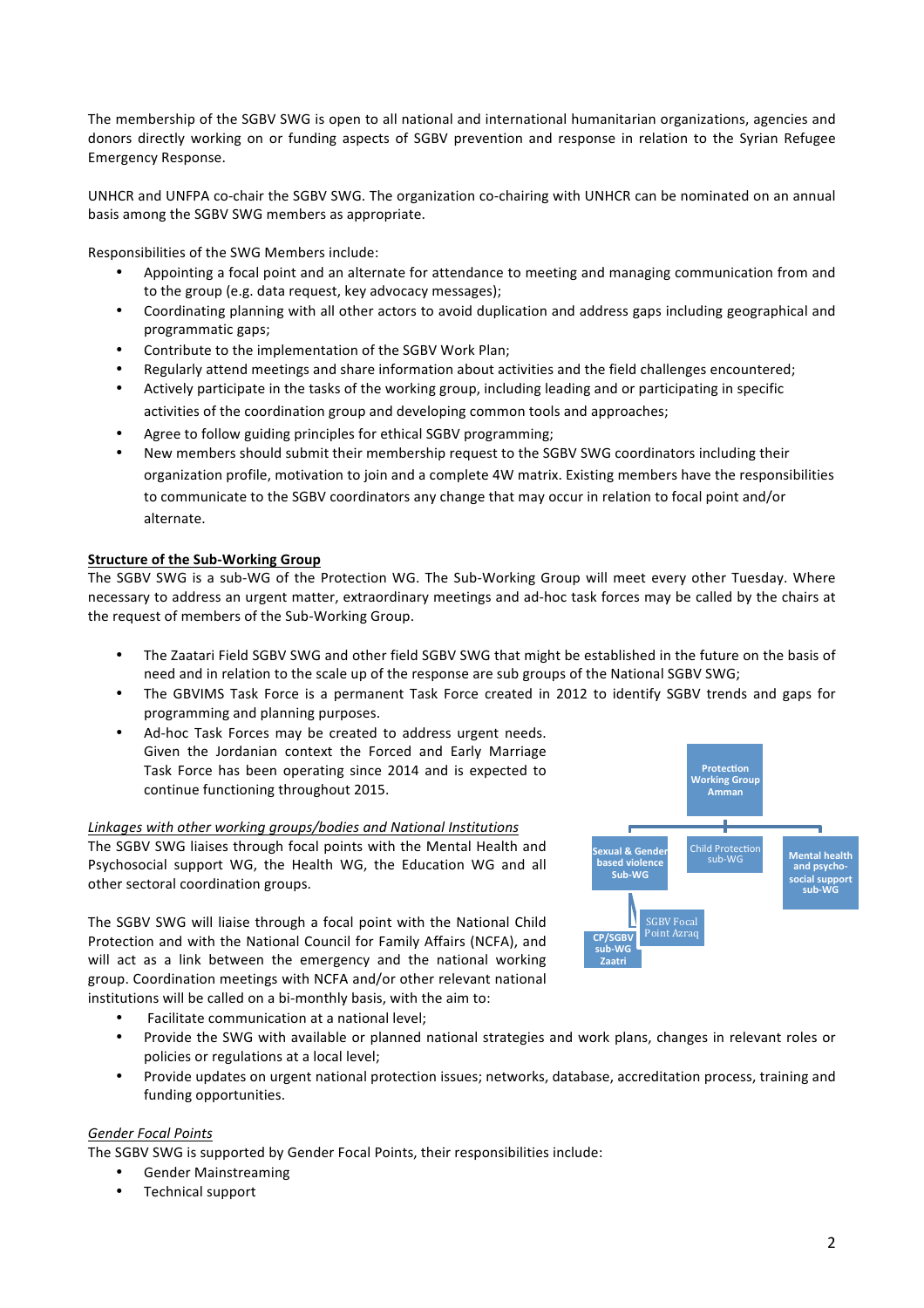- Capacity development
- Knowledge management

## **Key Tasks of the SGBV SWG**

### *1. Improving co-ordination and information sharing*

- Mapping and ongoing monitoring of the 3/4Ws in all of the key areas related to SGBV prevention and response including health, psychosocial care, legal aid, gender;
- Ensure that appropriate partners are continuously engaged in working groups meetings and activities;
- Ensure regular communications flow from the field to the National SGBV SWG, the Protection Working Group and other sector coordination mechanisms, and also the flow of information from the sectors back to the field;
- Identify and document new trends, and engage with membership on challenges and new developments;
- Develop and maintain a training information matrix;
- Maintain sector information contained on the UNHCR data website and/or "Box Simple" for working documents;
- Ensure co-ordination with other sectors:
- Support and provide technical guidance to field-based working groups;
- Develop a Work Plan and revise it on a yearly basis;
- Coordinate monitoring and evaluation including sharing and harmonizing tools and reporting on sector results and response;
- Update SGBV Briefing Note on a annual basis.

### *2. Developing information systems and conducting assessments*

- Support the safe collection of SGBV data through the implementation of the GBVIMS in connection with refugee data bases;
- Review and consolidate existing assessments on the SGBV situation and/or work with relevant humanitarian agencies, authorities of the asylum country, refugee, asylum seekers and host communities to conduct participatory assessments on SGBV;
- Identify SGBV SWG focal points for relevant assessments and coordinate participation and contribution to the assessments in relation to SGBV;
- In consultation with other coordinating fora, distribute regular and consistent reports to all stakeholders regarding the nature and extent of SGBV and how it is being addressed across the Syrian Refugee Emergency response.

# *3. SGBV funding*

- Conduct regular partner/activity mapping to track the funds available/committed by actors for SGBV programmes through Activity Info.
- Develop inter-agency fundraising tools in consultation with the Protection Working Group and the ISWG;
- Explore other sources of funding and follow up with identification, and contact building with relevant donors;
- Represent the SWG in donor fora and inter-agency funding mechanisms (e.g. ERF,RRP) in coordination with the Protection Working Group;
- Provide necessary information to SGBV partners about funding opportunities, requirements and processes (ERF, CERF, RRP etc);
- Solicit funds to support urgent needs identified by coordination partners.

# *4. Mainstreaming SGBV into other refugee coordination sectors*

- Regularly participate in sector meetings and raise relevant SGBV concerns;
- Enhance the participation of other sectors in the SGBV working group;
- Ensure that service providers prioritize SGBV prevention, monitoring and recommending changes as appropriate.
- Make periodic presentations in various fora such as Sector co-ordination meetings, ISWG, IATF etc.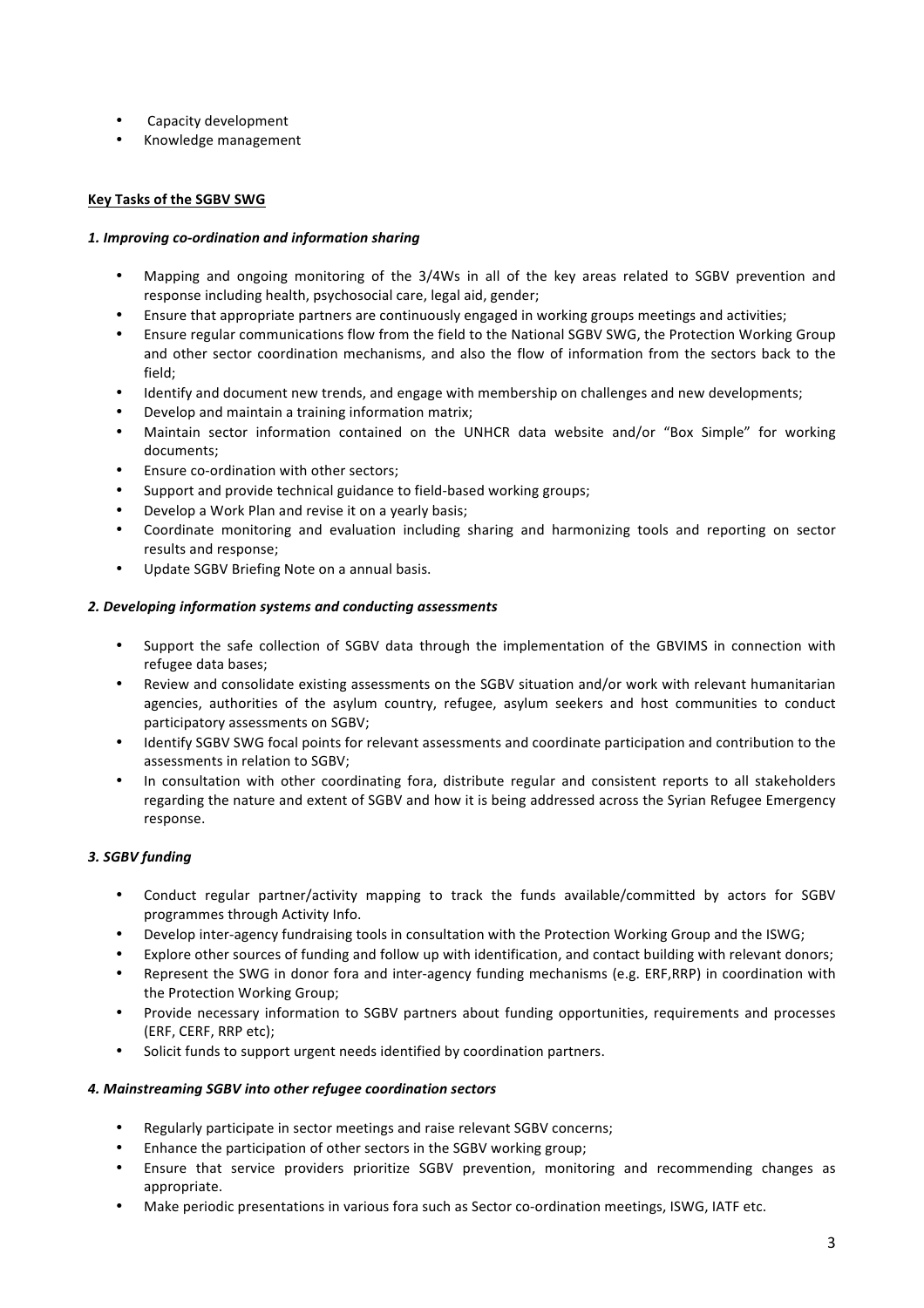# 5. Support implementation and maintenance of Standard Operating Procedures (SOPs)

- Implement and monitor SOPs for all actors involved in SGBV response;
- Implement and monitor the referral pathway to reinforce the referral system's focus on providing prompt and appropriate services to SGBV survivors;
- Coordinate, at least on an annual basis, the review of the SOPs;

### *6. Building capacity of SGBV partners*

- Ensure application of relevant national and international standards (national protocols, existing policy guidance, etc.);
- Conduct trainings and workshops on SGBV for members of the working group;
- Support the capacity building of relevant stakeholders and service providers;
- Work with partners to develop and/or revise SGBV materials according to local context and implement relevant joint training sessions for multi-sectoral prevention and response to SGBV;
- Support the development of shared information, education, and communication materials.

### *7. Advocacy (in coordination / consultation with other sectors)*

- Develop evidence-based, strategic messages and activities aimed at facilitating multiple agencies to speak with **one voice on** key issues;
- Support community mobilization, behavior change activities and develop\revise IEC materials;
- Sensitise and advocate for specific actions to prevent and address SGBV with local and national authorities;
- Sensitise and advocate for specific actions to prevent and address SGBV with international bodies (e.g. SRSGs) and Special Rapporteurs);
- Advocate and engage across sectors to increase awareness of and strategic response to SGBV issues and concerns in coordination with the Advocacy Working Group.

### **Leadership and responsibilities**

The National SGBV SWG in Jordan is co-chaired by UNHCR and UNFPA. The coordinating agencies have equal tasks and responsibilities at all times.

The coordinating agencies are responsible to:

- Ensure the smooth running of the SGBV working group, support co-ordination efforts in the field. A draft agenda is circulated to members of the Sub-Working Group not later than three days before the regular bimonthly meeting, giving the members the opportunity to suggest additional items for discussion. Draft minutes are circulated within one week of the meeting.
- Facilitate final endorsement of SGBV Work Plan and their implementation;
- Identify gaps and opportunities for programming and funding;
- Ensure close and effective collaboration with members and leadership of other working groups by encouraging participation, convening regular meetings, promoting coordination and information sharing among key actors.

### **Reporting and Information Sharing**

- The National Protection WG is the primary body for development and coordination of protection strategies related to the Syrian Refugee Emergency response in Jordan. The SGBV SWG co-chairs will participate in Protection WG meetings and regularly report on all developments related to SGBV issues.
- The SGBV SWG acts as a conduit for information to and from the Protection Working Group and other sector coordination groups, the SGBV SWG members and the community working groups
- The SGBV SWG raises issues of concern to the Protection WG and ultimately to the Refugee Coordinator ( UNHCR Representative)
- The Zaatari Refugee Camp and any other future field SWG report to the National SGBV SWG.
- The GBVIMS and the Forced and Early Marriage Task Force reports to the SGBV SWG.
- Ad-hoc Task Forces report to the SGBV SWG.
- All sharing of information will be done with respect to ethical reporting and confidentiality.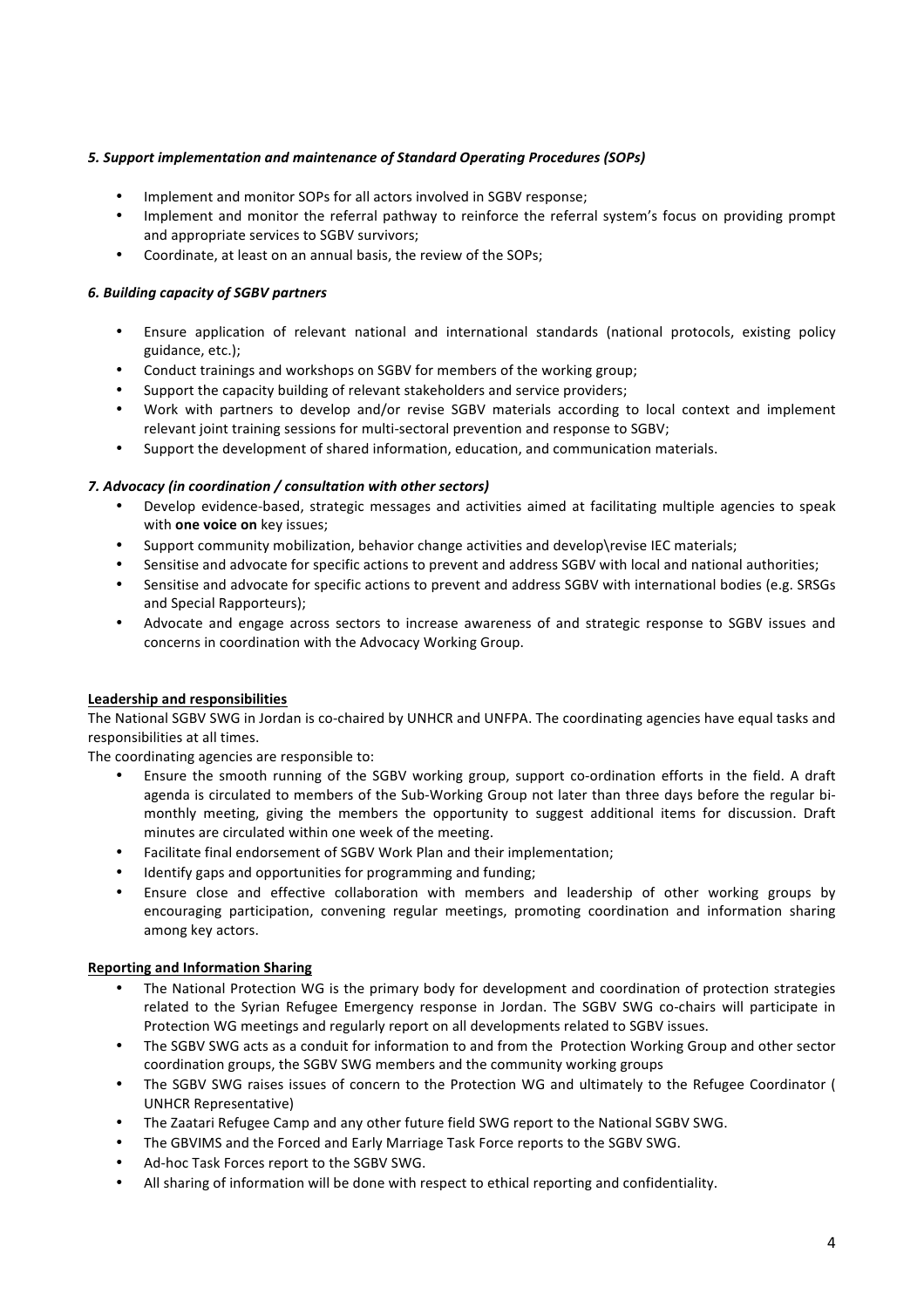### **Revisions**

The ToR will be reviewed once a year. However, this ToR is a working document and may be revised and updated to meet the needs of all members by agreement of a majority of the members.

For further information regarding the SGBV Sub-Working Group please contact: UNHCR: Belen Anguita, anguita@unhcr.org UNFPA: Fabrizia Falcione, falcione@unfpa.org